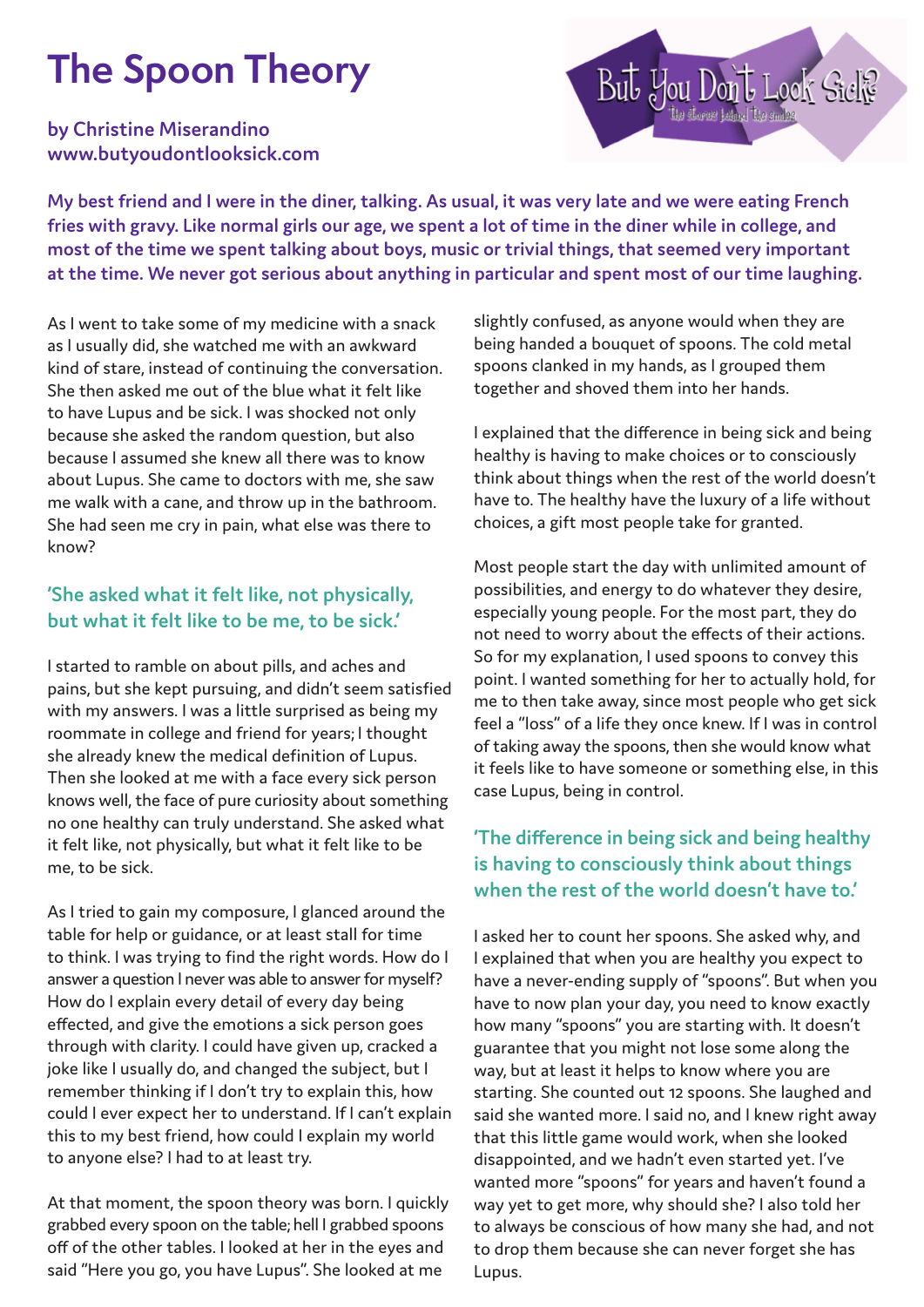I asked her to list off the tasks of her day, including the most simple. As, she rattled off daily chores, or just fun things to do; I explained how each one would cost her a spoon. When she jumped right into getting ready for work as her first task of the morning, I cut her off and took away a spoon. I practically jumped down her throat.

## **'I then explained to her that she needed to choose the rest of her day wisely, since when your "spoons" are gone, they are gone.'**

I said " No! You don't just get up. You have to crack open your eyes, and then realize you are late. You didn't sleep well the night before. You have to crawl out of bed, and then you have to make your self something to eat before you can do anything else, because if you don't, you can't take your medicine, and if you don't take your medicine you might as well give up all your spoons for today and tomorrow too." I quickly took away a spoon and she realized she hasn't even gotten dressed yet. Showering cost her spoon, just for washing her hair and shaving her legs.

Reaching high and low that early in the morning could actually cost more than one spoon, but I figured I would give her a break; I didn't want to scare her right away. Getting dressed was worth another spoon. I stopped her and broke down every task to show her how every little detail needs to be thought about. You cannot simply just throw clothes on when you are sick. I explained that I have to see what clothes I can physically put on, if my hands hurt that day buttons are out of the question. If I have bruises that day, I need to wear long sleeves, and if I have a fever I need a sweater to stay warm and so on. If my hair is falling out I need to spend more time to look presentable, and then you need to factor in another 5 minutes for feeling badly that it took you 2 hours to do all this.

I think she was starting to understand when she theoretically didn't even get to work, and she was left with 6 spoons. I then explained to her that she needed to choose the rest of her day wisely, since when your "spoons" are gone, they are gone. Sometimes you can borrow against tomorrow's "spoons", but just think how hard tomorrow will be with less "spoons". I also needed to explain that a person who is sick always lives with the looming thought that tomorrow may be the day that a cold comes, or an infection, or any number of things that could be very dangerous. So you do not want to run low on "spoons", because you

never know when you truly will need them. I didn't want to depress her, but I needed to be realistic, and unfortunately being prepared for the worst is part of a real day for me.

We went through the rest of the day, and she slowly learned that skipping lunch would cost her a spoon, as well as standing on a train, or even typing at her computer too long. She was forced to make choices and think about things differently. Hypothetically, she had to choose not to run errands, so that she could eat dinner that night.

When we got to the end of her pretend day, she said she was hungry. I summarized that she had to eat dinner but she only had one spoon left. If she cooked, she wouldn't have enough energy to clean the pots. If she went out for dinner, she might be too tired to drive home safely. Then I also explained, that I didn't even bother to add into this game, that she was so nauseous, that cooking was probably out of the question anyway. So she decided to make soup, it was easy. I then said it is only 7pm, you have the rest of the night but maybe end up with one spoon, so you can do something fun, or clean your apartment, or do chores, but you can't do it all.

## **'She had tears in her eyes and asked quietly "Christine, How do you do it? Do you really do this everyday?"'**

I rarely see her emotional, so when I saw her upset I knew maybe I was getting through to her. I didn't want my friend to be upset, but at the same time I was happy to think finally maybe someone understood me a little bit. She had tears in her eyes and asked quietly "Christine, How do you do it? Do you really do this everyday?" I explained that some days were worse then others; some days I have more spoons then most. But I can never make it go away and I can't forget about it, I always have to think about it. I handed her a spoon I had been holding in reserve. I said simply, "I have learned to live life with an extra spoon in my pocket, in reserve. You need to always be prepared"

Its hard, the hardest thing I ever had to learn is to slow down, and not do everything. I fight this to this day. I hate feeling left out, having to choose to stay home, or to not get things done that I want to. I wanted her to feel that frustration. I wanted her to understand, that everything everyone else does comes so easy, but for me it is one hundred little jobs in one.